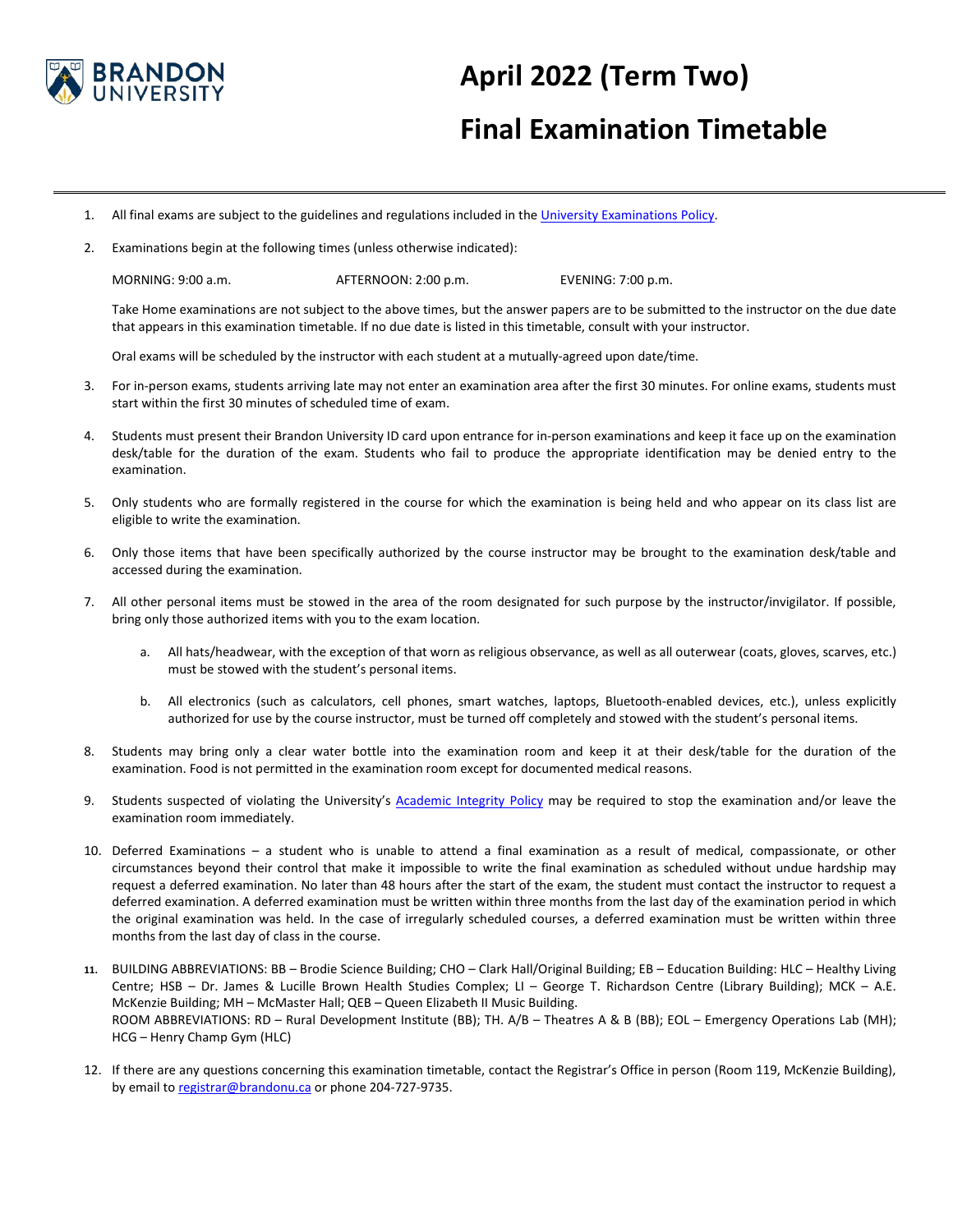| Dept/Course                    | <b>Course Title</b>                                        | Instructor                                                                             | <b>Exam Type</b>                               | <b>Exam Date/Time</b>                      | Location                         |  |
|--------------------------------|------------------------------------------------------------|----------------------------------------------------------------------------------------|------------------------------------------------|--------------------------------------------|----------------------------------|--|
| PHYSICAL EDUCATION             |                                                            |                                                                                        |                                                |                                            |                                  |  |
|                                |                                                            |                                                                                        |                                                |                                            |                                  |  |
| 05.251 A00                     | FITNESS THEORY & PRACTICE                                  | Bambury, J.                                                                            | <b>ONLINE EXAM</b>                             | Apr. 25 14:00-17:00                        |                                  |  |
| 05.479 A00                     | <b>EXERCISE PHYSIOLOGY</b>                                 | Forbes, S.                                                                             | <b>ONLINE EXAM</b>                             | Apr. 27 09:00-12:00                        |                                  |  |
| <b>ANTHROPOLOGY</b>            |                                                            |                                                                                        |                                                |                                            |                                  |  |
|                                |                                                            |                                                                                        |                                                |                                            |                                  |  |
| 12.173 A10<br>12.256 A10       | INTRO ARCH/BIOLOGICAL ANTH<br><b>INTRO FORENSIC ANTHR</b>  | Malainey, M.<br>Holland, E.                                                            | <b>IN-PERSON EXAM</b><br><b>NO FINAL</b>       | Apr. 19 19:00-21:00                        | HLC HCG                          |  |
| 12.259                         | SOC OF MEDICAL SYSTEMS                                     | Murray, K. (90)                                                                        | <b>TAKE HOME</b>                               | Due Apr. 26th                              |                                  |  |
| 12.282                         | ANTH OF WAR AND VIOLENCE                                   | Varley, E.                                                                             | <b>NO FINAL</b>                                |                                            |                                  |  |
| 12.284                         | <b>BIOLOGICAL ANTHROPOLOGY</b>                             | Holland, E.                                                                            | <b>NO FINAL</b>                                |                                            |                                  |  |
| 12.291                         | <b>OUTLINE WLD PREHISTORY</b>                              | Malainey, M.                                                                           | <b>TAKE HOME</b>                               | Due Apr. 21st                              |                                  |  |
| 12.292<br>12.294               | ETHNOGRAPHIC RESCH METH<br>SOCIAL RESEARCH METH II         | Grills, S. (90)<br>Wong, K. (90)                                                       | <b>ONLINE EXAM</b><br><b>NO FINAL</b>          | Apr. 22 14:00-17:00                        |                                  |  |
| 12.450                         | CONTEMP ANTH/ETHNOG THEORY                                 | Varley, E.                                                                             | <b>NO FINAL</b>                                |                                            |                                  |  |
|                                |                                                            |                                                                                        |                                                |                                            |                                  |  |
| <b>BIOLOGY</b>                 |                                                            |                                                                                        |                                                |                                            |                                  |  |
| 15.090 L01                     | INTRODUCTION TO BIOLOGY                                    | Ahmad, F.                                                                              | <b>ONLINE EXAM</b>                             | Apr. 27 09:00-12:00                        |                                  |  |
| 15.151                         | THE BIOLOGY OF LIFE                                        | Ahmad/Rutherford/Madison                                                               | <b>IN-PERSON EXAM</b>                          | Apr. 19 09:00-12:00                        | <b>HLC HCG</b>                   |  |
| 15.152 A01<br>15.152 A02       | <b>BIOLOGICAL DIVERSITY</b><br><b>BIOLOGICAL DIVERSITY</b> | Boudreau/Cassone/McGonigle IN-PERSON EXAM<br>Boudreau/Cassone/McGonigle IN-PERSON EXAM |                                                | Apr. 20 09:00-12:00<br>Apr. 20 09:00-12:00 | <b>HLC HCG</b><br><b>HLC HCG</b> |  |
| 15.162                         | <b>CELLS, GENETICS &amp; EVOLUTN</b>                       | Ahmad/Rutherford/Madison                                                               | IN-PERSON EXAM                                 | Apr. 19 09:00-12:00                        | <b>HLC HCG</b>                   |  |
| 15.163 A01                     | <b>BIODIV, FUNC &amp; INTER</b>                            | Boudreau/Cassone/McGonigle IN-PERSON EXAM                                              |                                                | Apr. 20 09:00-12:00                        | <b>HLC HCG</b>                   |  |
| 15.163 A02                     | <b>BIODIV, FUNC &amp; INTER</b>                            | Boudreau/Cassone/McGonigle IN-PERSON EXAM                                              |                                                | Apr. 20 09:00-12:00                        | <b>HLC HCG</b>                   |  |
| 15.172                         | HUMN ANATOMY/PHYSIOLGY II                                  | LeMoine, C.                                                                            | IN-PERSON EXAM                                 | Apr. 25 19:00-21:00                        | <b>HLC HCG</b>                   |  |
| 15.262                         | <b>PLANT BIOLOGY</b>                                       | McGonigle, T.<br>Pieroni, P.                                                           | <b>IN-PERSON EXAM</b><br><b>IN-PERSON EXAM</b> | Apr. 23 09:00-11:00                        | <b>HLC HCG</b><br><b>HLC HCG</b> |  |
| 15.264 A10<br>15.355 A10       | MEDICAL MICROBIOLOGY<br><b>ECOTOXICOLOGY</b>               | Madison, B.                                                                            | <b>IN-PERSON EXAM</b>                          | Apr. 19 19:00-22:00<br>Apr. 27 19:00-22:00 | HLC HCG                          |  |
| 15.366                         | <b>DISEASES</b>                                            | Cassone, B.                                                                            | <b>IN-PERSON EXAM</b>                          | Apr. 19 09:00-12:00                        | <b>HLC HCG</b>                   |  |
| 15.370                         | MOLECULAR CELL BIOLOGY                                     | Melvin, N.                                                                             | <b>ONLINE EXAM</b>                             | Apr. 27 14:00-17:00                        |                                  |  |
| 15.374                         | INVERTEBRATE PALEONTOLOGY                                  | Li, R. (42)                                                                            | <b>IN-PERSON EXAM</b>                          | Apr. 19 09:00-12:00                        | BB 2-48                          |  |
| 15.375                         | ANIMAL BEHAVIOUR                                           | Rutherford, P.                                                                         | <b>NO FINAL</b>                                |                                            |                                  |  |
| 15.393<br>15.452               | GENETIC MANIPULATN: CLASSCL-GM<br>CANCER CELL BIOLOGY      | Ahmad, F.<br>Majumder, M.                                                              | <b>IN-PERSON EXAM</b><br><b>ONLINE EXAM</b>    | Apr. 22 14:00-17:00<br>Apr. 25 09:00-12:00 | BB 3-18                          |  |
| 15.456                         | ENVIRO ANIMAL PHYSIOLOGY                                   | LeMoine, C./Madison, B.                                                                | <b>TAKE HOME</b>                               | Due Apr. 22 <sup>nd</sup>                  |                                  |  |
| 15.457                         | <b>EPIDEMIOLOGY</b>                                        | Ardelli, B.                                                                            | <b>NO FINAL</b>                                |                                            |                                  |  |
| 15.466                         | <b>CONSERVATION BIOLOGY</b>                                | Rutherford, P.                                                                         | <b>NO FINAL</b>                                |                                            |                                  |  |
| 15.470                         | <b>GENOMICS &amp; BIOINFORMATICS</b>                       | Melvin, N.                                                                             | <b>NO FINAL</b>                                |                                            |                                  |  |
| 15.491<br>15.652               | MOLECULAR MEDICINE<br>CANCER CELL BIOLOGY                  | Charette, M. (18)<br>Majumder, M.                                                      | <b>NO FINAL</b><br><b>ONLINE EXAM</b>          | Apr. 25 09:00-12:00                        |                                  |  |
| 15.656                         | ENVIRO ANIMAL PHYSIOLOGY                                   | LeMoine/Madison                                                                        | <b>TAKE HOME</b>                               | Due Apr. 22 <sup>nd</sup>                  |                                  |  |
| 15.666                         | <b>CONSERVATION BIOLOGY</b>                                | Rutherford, P.                                                                         | <b>NO FINAL</b>                                |                                            |                                  |  |
| 15.671                         | <b>GENOMICS &amp; BIOINFORMATICS</b>                       | Melvin, N.                                                                             | <b>NO FINAL</b>                                |                                            |                                  |  |
| <b>BUSINESS ADMINISTRATION</b> |                                                            |                                                                                        |                                                |                                            |                                  |  |
| 16.090 L10                     | BKKPNG-MANUAL/COMP ASSIST                                  | Rodrigo, C.                                                                            | <b>ONLINE EXAM</b>                             | Apr. 18 19:00-22:00                        |                                  |  |
| 16.151                         | FINANCIAL ACCOUNTING                                       | Taylor, D.                                                                             | <b>ONLINE EXAM</b>                             | Apr. 23 09:00-12:00                        |                                  |  |
| 16.160                         | <b>BUSINESS COMMUNICATIONS</b>                             | Jardine, L.                                                                            | <b>ONLINE EXAM</b>                             | Apr. 25 14:00-17:00                        |                                  |  |
| 16.250 A10                     | MANAGERIAL STATISTICS                                      | Oredegbe, A.                                                                           | <b>ONLINE EXAM</b>                             | Apr. 18 19:00-22:00                        |                                  |  |
| 16.251 A10<br>16.254           | SYSTEMS ANALYSIS/DESIGN<br>INTERMED ACCT-EQUITIES          | Manda, S.<br>McLachlan, L.                                                             | <b>ONLINE EXAM</b><br><b>IN-PERSON EXAM</b>    | Apr. 19 19:00-22:00<br>Apr. 25 09:00-12:00 | CHO 212                          |  |
| 16.261                         | MARKETING FUNDAMENTALS                                     | Zhuang, H.                                                                             | <b>ONLINE EXAM</b>                             | Apr. 19 14:00-17:00                        |                                  |  |
| 16.278                         | <b>BUSINESS FINANCE</b>                                    | Taylor, D.                                                                             | <b>NO FINAL</b>                                |                                            |                                  |  |
| 16.292 A10                     | MANAGEMENT                                                 | Torabi, M.                                                                             | <b>ONLINE EXAM</b>                             | Apr. 19 19:00-20:30                        |                                  |  |
| 16.293 A10                     | <b>BUSINESS LAW I</b>                                      | Kernaghan, M.                                                                          | <b>ONLINE EXAM</b>                             | Apr. 19 19:00-22:00                        |                                  |  |
| 16.294 A10<br>16.352           | <b>BUSINESS LAW II</b><br>COST ACCOUNTING                  | Kernaghan, M.<br>Gillander, H.                                                         | <b>ONLINE EXAM</b><br><b>IN-PERSON EXAM</b>    | Apr. 27 19:00-22:00<br>Apr. 23 09:00-12:00 | CHO 212                          |  |
| 16.354                         | <b>RECRUITMENT &amp; SELECTION</b>                         | Dwivedula, R.                                                                          | <b>IN-PERSON EXAM</b>                          | Apr. 25 14:00-17:00                        | HLC HCG                          |  |
| 16.355                         | <b>AUDITING</b>                                            | McLachlan, L.                                                                          | <b>IN-PERSON EXAM</b>                          | Apr. 22 14:00-17:00                        | <b>HLC HCG</b>                   |  |
| 16.365                         | <b>CONSUMER BEHAVIOUR</b>                                  | Zhuang, H.                                                                             | <b>NO FINAL</b>                                |                                            |                                  |  |
| 16.383 A10                     | INTRO TO LABOUR RELATIONS                                  | Gallimore, J.                                                                          | <b>ONLINE EXAM</b>                             | Apr. 21 19:00-22:00                        |                                  |  |
| 16.384<br>16.385 A10           | HUMAN RES TRNNG/DVLPMNT<br><b>COMPENSATION MANAGEMENT</b>  | Dwivedula, R.<br>Dwivedula, R.                                                         | IN-PERSON EXAM<br><b>IN-PERSON EXAM</b>        | Apr. 23 09:00-12:00<br>Apr. 19 19:00-22:00 | CHO 215<br><b>HLC HCG</b>        |  |
| 16.391                         | OPERATIONS MANAGEMENT                                      | Thung, L.                                                                              | <b>TAKE HOME</b>                               | Due Apr. 26 <sup>th</sup>                  |                                  |  |
| 16.395                         | <b>BUSINESS POLICY</b>                                     | Torabi, M.                                                                             | <b>NO FINAL</b>                                |                                            |                                  |  |
| 16.396                         | STRATEGIC MANAGEMENT                                       | Torabi, M.                                                                             | <b>ONLINE EXAM</b>                             | Apr. 19 14:00-15:30                        |                                  |  |
| 16.435                         | SMALL BUSINESS MANAGEMENT                                  | Thung, L.                                                                              | <b>NO FINAL</b>                                |                                            |                                  |  |
| 16.454<br>16.459 A10           | <b>ACCOUNTING THEORY</b><br>ADVANCED TAXATION              | Gillander, H.<br>Taylor, D.                                                            | <b>IN-PERSON EXAM</b><br><b>IN-PERSON EXAM</b> | Apr. 26 09:00-12:00<br>Apr. 18 19:00-22:00 | HLC HCG<br>CHO 212               |  |
| 16.478 A10                     | <b>CORPORATION FINANCE</b>                                 | Oredegbe, A.                                                                           | <b>NO FINAL</b>                                |                                            |                                  |  |
| 16.482 A10                     | ORGNZTNL CHANGE/DEVELPMNT                                  | Edmunds, K.                                                                            | <b>NO FINAL</b>                                |                                            |                                  |  |
| 16.483 A10                     | LEADERSHIP: THEORY/PRACTICE                                | Edmunds, K.                                                                            | <b>NO FINAL</b>                                |                                            |                                  |  |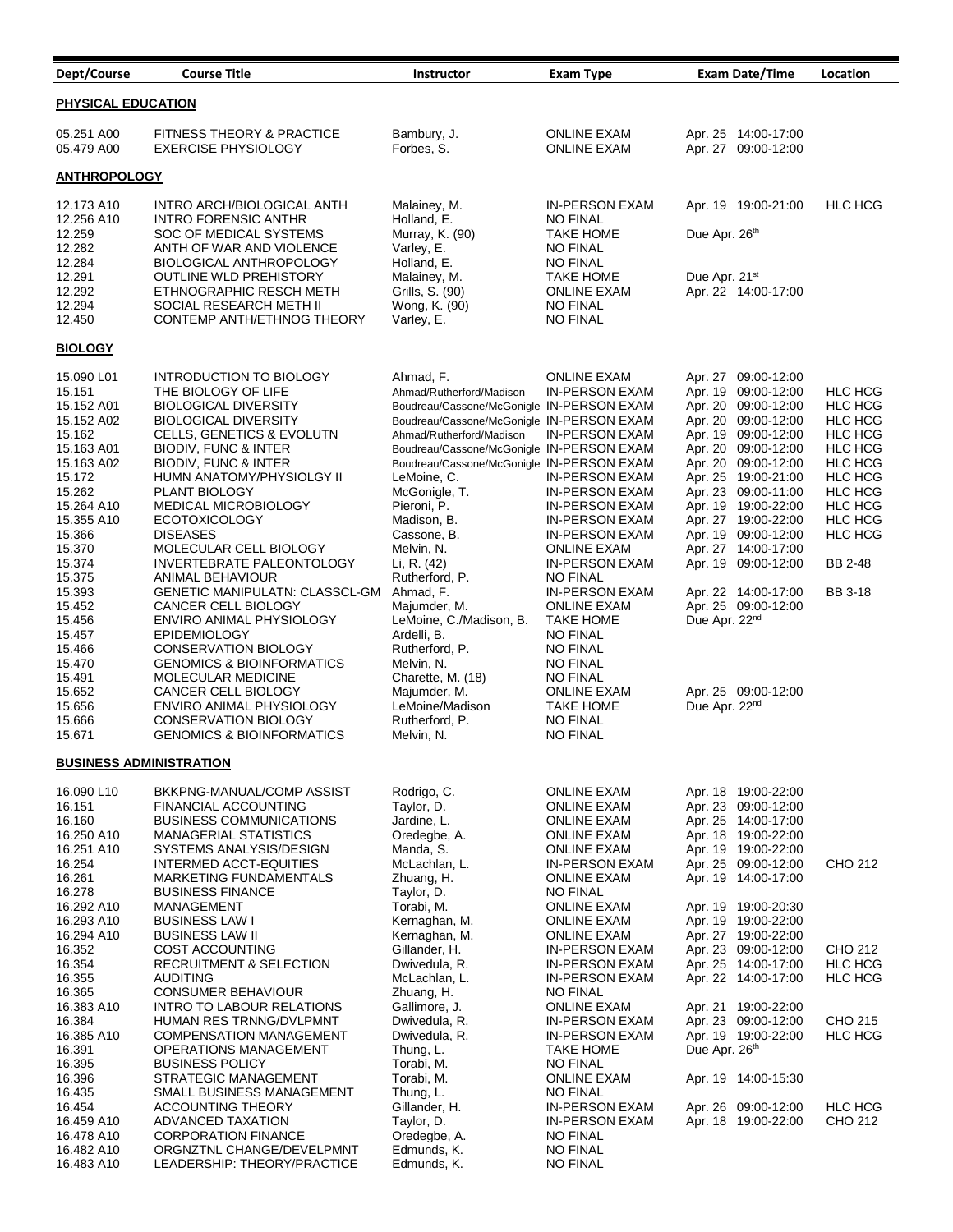| Dept/Course                                                                                    | <b>Course Title</b>                                                                                                                                                                                                                                                             | <b>Instructor</b>                                                                                                                      | <b>Exam Type</b>                                                                                                                                                                 | <b>Exam Date/Time</b>                                                                                                                                                                                       | Location                                                                                           |
|------------------------------------------------------------------------------------------------|---------------------------------------------------------------------------------------------------------------------------------------------------------------------------------------------------------------------------------------------------------------------------------|----------------------------------------------------------------------------------------------------------------------------------------|----------------------------------------------------------------------------------------------------------------------------------------------------------------------------------|-------------------------------------------------------------------------------------------------------------------------------------------------------------------------------------------------------------|----------------------------------------------------------------------------------------------------|
| <b>CHEMISTRY</b>                                                                               |                                                                                                                                                                                                                                                                                 |                                                                                                                                        |                                                                                                                                                                                  |                                                                                                                                                                                                             |                                                                                                    |
| 18.090 L01<br>18.170<br>18.251<br>18.270<br>18.271<br>18.362<br>18.364<br>18.373<br>18.451     | <b>INTRO TO CHEMISTRY</b><br><b>GENERAL CHEMISTRY II</b><br>INTR GROUP THEORY/APPLCTN<br>CLSCL PHY CHEM II: ELECTROCHEM/<br>ORGANIC II:REACTNS/SYNTHESIS<br><b>INSTRUMENTAL ANALYSIS</b><br>INORGANIC II: COORDINATION<br>BIOCHEM II: INTMD METAB/HUM MET<br>ENVIRONMENTAL CHEM | Nichol, K.<br>Bushnell, E.<br>Yan, S.<br>Bushnell, E.<br>Fan, W.<br>Urquia Edreira, E.<br>Yan, S.<br>Charette, M.<br>Urquia Edeira, E. | IN-PERSON EXAM<br>IN-PERSON EXAM<br>IN-PERSON EXAM<br>IN-PERSON EXAM<br><b>IN-PERSON EXAM</b><br>IN-PERSON EXAM<br>IN-PERSON EXAM<br><b>ONLINE EXAM</b><br><b>IN-PERSON EXAM</b> | Apr. 22 14:00-17:00<br>Apr. 18 09:00-12:00<br>Apr. 22 14:00-17:00<br>Apr. 25 09:00-12:00<br>Apr. 25 14:00-17:00<br>Apr. 22 14:00-17:00<br>Apr. 18 14:00-17:00<br>Apr. 25 14:00-17:00<br>Apr. 27 09:00-12:00 | <b>HLC HCG</b><br>HLC HCG<br>HLC HCG<br>BB 4-34<br><b>HLC HCG</b><br>HLC HCG<br>BB 4-34<br>HLC HCG |
| 18.491                                                                                         | <b>MOLECULAR MEDICINE</b>                                                                                                                                                                                                                                                       | Charette, M.                                                                                                                           | NO FINAL                                                                                                                                                                         |                                                                                                                                                                                                             |                                                                                                    |
| <b>DRAMA</b>                                                                                   |                                                                                                                                                                                                                                                                                 |                                                                                                                                        |                                                                                                                                                                                  |                                                                                                                                                                                                             |                                                                                                    |
| 20.164<br>20.268<br>20.351<br>20.353<br>20.354<br>20.372                                       | <b>INTRO TO THEATRE II</b><br>CHARACTER STUDY II<br>PLAYWRITING<br>THEATRE PERFORMANCE I<br>THEATRE PERFORMANCE II<br>20TH-C. BRITISH DRAMA                                                                                                                                     | Russell, J.<br>Russell, J.<br>Portman, G. (30)<br>Russell, J.<br>Russell, J.<br>Rose, B. (30)                                          | NO FINAL<br>NO FINAL<br>NO FINAL<br><b>NO FINAL</b><br><b>NO FINAL</b><br>TAKE HOME                                                                                              | Due Apr. 19th                                                                                                                                                                                               |                                                                                                    |
| <b>ECONOMICS</b>                                                                               |                                                                                                                                                                                                                                                                                 |                                                                                                                                        |                                                                                                                                                                                  |                                                                                                                                                                                                             |                                                                                                    |
| 22.131 A01<br>22.131 A02<br>22.220<br>22.282<br>22.352<br>22.355<br>22.396<br>22.431           | PRINCIPLES OF ECONOMICS<br>PRINCIPLES OF ECONOMICS<br>MONETARY INSTS THEO & POL<br>MICROECONOMICS II<br><b>INTERNATIONAL FINANCE</b><br><b>LABOUR ECONOMICS</b><br>SEM IN RURAL/COMM STUDIES<br><b>HIST ECON THOUGHT</b>                                                        | Dolecki, J.<br>Zehtab-Jadid, F.<br>Zehtab-Jadid, F.<br>Abdou, A.<br>Zehtab-Jadid, F.<br>Abdou, A.<br>Robles, W. (88)<br>Dolecki, J.    | NO FINAL<br><b>TAKE HOME</b><br>IN-PERSON EXAM<br><b>TAKE HOME</b><br><b>NO FINAL</b><br><b>TAKE HOME</b><br><b>NO FINAL</b><br>NO FINAL                                         | Due Apr. 21 <sup>st</sup><br>Apr. 27 14:00-16:00<br>Due Apr. 19th<br>Due Apr. 25th                                                                                                                          | CHO 410                                                                                            |
|                                                                                                | <b>ENGLISH, DRAMA &amp; CREATIVE WRITING</b>                                                                                                                                                                                                                                    |                                                                                                                                        |                                                                                                                                                                                  |                                                                                                                                                                                                             |                                                                                                    |
| 30.145 A01<br>30.145 A02<br>30.145 A03<br>30.147 A01<br>30.147 A02<br>30.147 A03<br>30.151 A01 | CONTEMPORARY LITERATURE<br>CONTEMPORARY LITERATURE<br>CONTEMPORARY LITERATURE<br>LITERARY TRADITIONS<br>LITERARY TRADITIONS<br>LITERARY TRADITIONS<br>UNIVERSITY WRITING                                                                                                        | Cameron, K.<br>Rose, B.<br>Braun/Ghazimoradi<br>Gasse, R.<br>Robson, L.<br>Hackler, N.<br>Portman, G.                                  | TAKE HOME<br><b>TAKE HOME</b><br><b>ONLINE EXAM</b><br><b>TAKE HOME</b><br>TAKE HOME<br><b>ONLINE EXAM</b><br>NO FINAL                                                           | Due Apr. 27th<br>Due Apr. 27th<br>Apr. 25 14:00-17:00<br>Due Apr. 18th<br>Due Apr. 21 <sup>st</sup><br>Apr. 20 14:00-17:00                                                                                  |                                                                                                    |
| 30.151 A02<br>30.151 A10<br>30.153 A01<br>30.153 A02<br>30.255                                 | UNIVERSITY WRITING<br>UNIVERSITY WRITING<br>UNIVERSITY WRITING (SCIENCE)<br>UNIVERSITY WRITING (SCIENCE)<br>19TH-CENTURY BRITISH NOVEL                                                                                                                                          | Cameron, K.<br>Braun/Ferguson<br>McNeely, G.<br>McNeely, G.<br>Robson, L.                                                              | <b>NO FINAL</b><br>IN-PERSON EXAM<br><b>TAKE HOME</b><br>TAKE HOME<br>IN-PERSON EXAM                                                                                             | Apr. 19 19:00-22:00<br>Due Apr. 18th<br>Due Apr. 18th<br>Apr. 25 09:00-12:00                                                                                                                                | <b>HLC HCG</b><br>CHO 215                                                                          |
| 30.274 A01<br>30.274 A02<br>30.281<br>30.351<br>30.356 A10                                     | <b>CREATIVE WRITING</b><br><b>CREATIVE WRITING</b><br><b>SCIENCE FICTION</b><br>PLAYWRITING<br>INTMDT CW WRKSHP: FANTASY/SCI                                                                                                                                                    | Lakevold, D.<br>Lakevold, D.<br>Hackler, N.<br>Portman, G.<br>Lakevold, D.                                                             | <b>NO FINAL</b><br><b>NO FINAL</b><br><b>ONLINE EXAM</b><br>NO FINAL<br>NO FINAL                                                                                                 | Apr. 27 09:00-12:00                                                                                                                                                                                         |                                                                                                    |
| 30.362<br>30.365<br>30.372<br>30.387                                                           | BTWN REVLTNS: RESTORATION/18TH Hackler, N.<br>VICTORIAN POETRY<br>20TH-C BRITISH DRAMA<br>ALTERNATE WORLDS                                                                                                                                                                      | Robson, L.<br>Rose, B.<br>Kramer, R.                                                                                                   | <b>IN-PERSON EXAM</b><br><b>IN-PERSON EXAM</b><br><b>TAKE HOME</b><br><b>IN-PERSON EXAM</b>                                                                                      | Apr. 23 09:00-12:00<br>Apr. 20 14:00-17:00<br>Due Apr. 19th<br>Apr. 22 14:00-17:00                                                                                                                          | <b>HLC HCG</b><br>CHO 001<br>CHO 001                                                               |
| 30.455<br>30.463                                                                               | AMERICAN ABOLITIONISM<br>CONTEMP CRITICAL THEORY                                                                                                                                                                                                                                | Rose, B.<br>Kramer, R.                                                                                                                 | <b>NO FINAL</b><br><b>IN-PERSON EXAM</b>                                                                                                                                         | Apr. 21 14:00-17:00                                                                                                                                                                                         | CHO 004                                                                                            |
| <b>ENVIRONMENTAL SC</b>                                                                        |                                                                                                                                                                                                                                                                                 |                                                                                                                                        |                                                                                                                                                                                  |                                                                                                                                                                                                             |                                                                                                    |
| 31.476                                                                                         | ENV IMPACT ASSESS/RPRTNG                                                                                                                                                                                                                                                        | Lewis, G. (38)                                                                                                                         | <b>IN-PERSON EXAM</b>                                                                                                                                                            | Apr. 25 14:00-17:00                                                                                                                                                                                         | BB 1-54                                                                                            |
|                                                                                                | <u>ISHKAABATENS WAASA GAA INAABATEG VISUAL ART</u>                                                                                                                                                                                                                              |                                                                                                                                        |                                                                                                                                                                                  |                                                                                                                                                                                                             |                                                                                                    |
| 32.153 A10<br>32.166<br>32.184<br>32.185<br>32.186<br>32.188<br>32.252 A10<br>32.272<br>32.375 | VISUAL DESIGN II<br>SURVEY WESTERN ART II<br>DRAWING II<br><b>INTRO TO CLAY I</b><br><b>INTRO TO CLAY II</b><br><b>PAINTING II</b><br>3-D DESIGN<br><b>EXPERIMENTS IN FIGURE &amp; FORM</b><br>MIXED MEDIA                                                                      | McKenzie, K.<br>Lederhendler, L.<br>Wood, L.<br>Xu, L.<br>Xu, L.<br>deForest, K.<br>McKenzie, K.<br>Wood, L.<br>deForest, K.           | <b>NO FINAL</b><br><b>NO FINAL</b><br><b>NO FINAL</b><br><b>NO FINAL</b><br><b>NO FINAL</b><br>NO FINAL<br><b>NO FINAL</b><br><b>NO FINAL</b><br><b>NO FINAL</b>                 |                                                                                                                                                                                                             |                                                                                                    |
| 32.382                                                                                         | CONTEMP INDIGENOUS ART                                                                                                                                                                                                                                                          | Whitecloud, L.                                                                                                                         | <b>NO FINAL</b>                                                                                                                                                                  |                                                                                                                                                                                                             |                                                                                                    |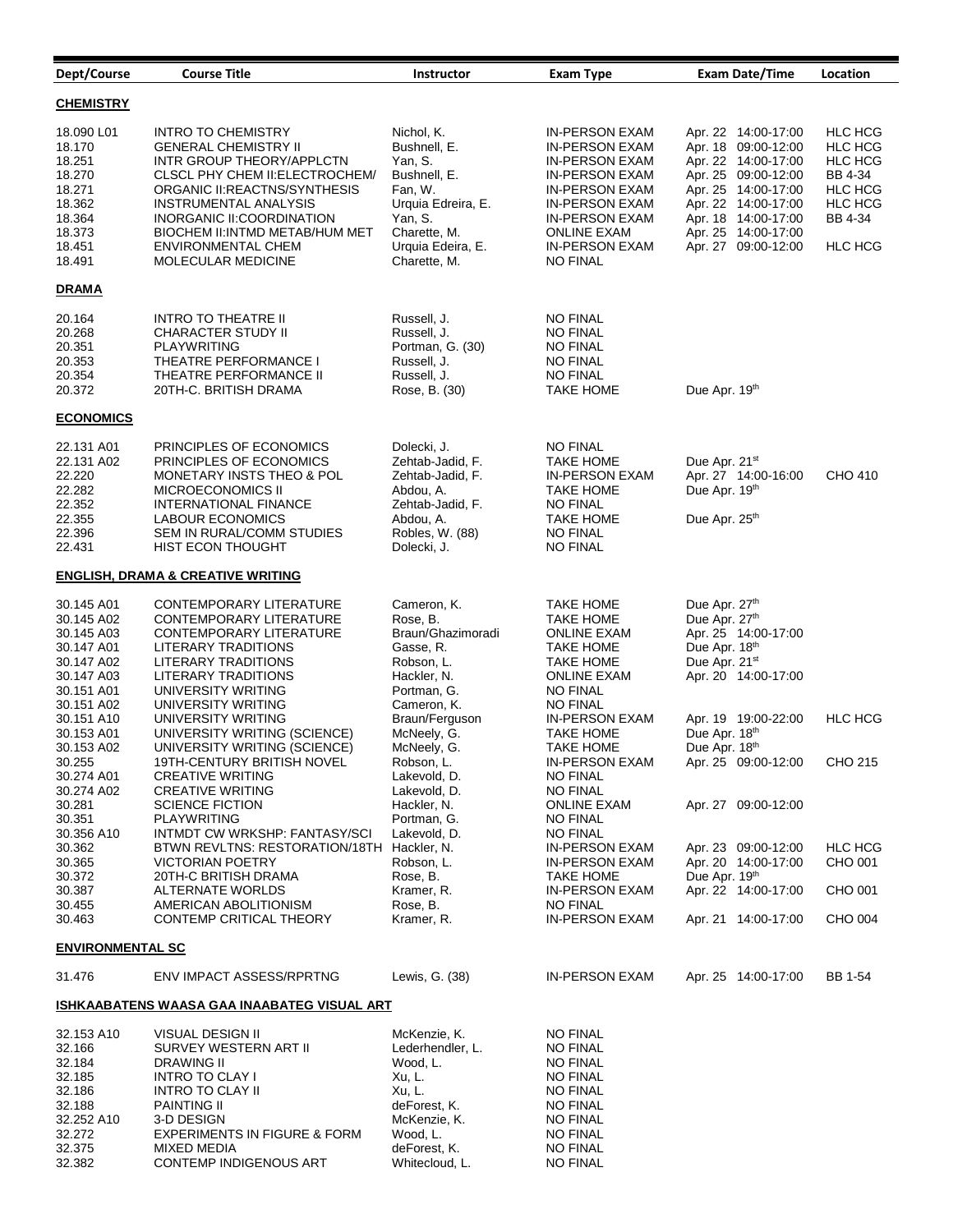| Dept/Course                                                                                                                                    | <b>Course Title</b>                                                                                                                                                                                                                                                                                                                                                                               | <b>Instructor</b>                                                                                                                                                                                | <b>Exam Type</b>                                                                                                                                                                                                                                                  | <b>Exam Date/Time</b>                                                                                                                                                                                                                                     | Location                                                                                                          |
|------------------------------------------------------------------------------------------------------------------------------------------------|---------------------------------------------------------------------------------------------------------------------------------------------------------------------------------------------------------------------------------------------------------------------------------------------------------------------------------------------------------------------------------------------------|--------------------------------------------------------------------------------------------------------------------------------------------------------------------------------------------------|-------------------------------------------------------------------------------------------------------------------------------------------------------------------------------------------------------------------------------------------------------------------|-----------------------------------------------------------------------------------------------------------------------------------------------------------------------------------------------------------------------------------------------------------|-------------------------------------------------------------------------------------------------------------------|
| 32.400<br>32.481                                                                                                                               | <b>THESIS EXHIBITION</b><br>ADV INDIGENOUS DESIGN                                                                                                                                                                                                                                                                                                                                                 | McKenzie/Wood/Xu<br>McKenzie, K.                                                                                                                                                                 | <b>NO FINAL</b><br>NO FINAL                                                                                                                                                                                                                                       |                                                                                                                                                                                                                                                           |                                                                                                                   |
|                                                                                                                                                | <b>GENDER &amp; WOMEN'S STUDIES</b>                                                                                                                                                                                                                                                                                                                                                               |                                                                                                                                                                                                  |                                                                                                                                                                                                                                                                   |                                                                                                                                                                                                                                                           |                                                                                                                   |
| 36.268<br>36.274<br>36.347<br>36.353<br>36.364<br>36.392                                                                                       | UNDERSTANDING FEMINISM<br>CONTEMPORARY GODDESS RLGN<br><b>INDIGENOUS FEMINISM</b><br>WOMEN CRIMINAL JUST SYSTM<br>SOCIOLOGY OF EMOTIONS<br>SEM NATIVE WOMEN'S ISSUES                                                                                                                                                                                                                              | Mihelakis, E.<br>Medd, S. (86)<br>Mayer, L. (68)<br>Petrella, S. (90)<br>Grills, S. (90)<br>Maud, V. (68)                                                                                        | <b>NO FINAL</b><br>TAKE HOME<br><b>ONLINE EXAM</b><br><b>NO FINAL</b><br><b>ONLINE EXAM</b><br><b>NO FINAL</b>                                                                                                                                                    | Due Apr. 21 <sup>st</sup><br>Apr. 20 14:00-17:00<br>Apr. 21 09:00-12:00                                                                                                                                                                                   |                                                                                                                   |
|                                                                                                                                                | <b>GEOGRAPHY &amp; ENVIRONMENT</b>                                                                                                                                                                                                                                                                                                                                                                |                                                                                                                                                                                                  |                                                                                                                                                                                                                                                                   |                                                                                                                                                                                                                                                           |                                                                                                                   |
| 38.180<br>38.250<br>38.267 A10<br>38.282<br>38.290 A10<br>38.291<br>38.294<br>38.353<br>38.376<br>38.381<br>38.396<br>38.463<br>38.476         | PEOPLE & PLACES: HUMAN GEOG<br>INTRO WEATHER & CLIMATE<br>SUSTAINABLE PRAIRIE ECOSYSTEMS<br><b>CULTURAL GEOGRAPHY</b><br><b>GLOBAL ENVIRONMENTAL CHANGE</b><br>SOILS & SOIL CONSERVATION<br>OUTDOOR RECREATION/TOURISM<br>REMOTE SENSING: AIR PHOTO<br>GIS II: SPATIAL DATA MGMT/ANLYS<br>URBAN GEOGRAPHY<br>SEM IN RURAL/COMM STUDIES<br><b>RURAL TOURISM</b><br><b>ENV IMPACT ASSESS/RPRTNG</b> | Mikati, M.<br>Koiter, A.<br>Irvine, B.<br>Mikati, M.<br>Mikati, M.<br>Koiter, A.<br>Malcolm, C.<br>Wiseman, D.<br>Wiseman, D.<br>Ridsdale, R.<br>Robles, W. (88)<br>Ramsey, D. (88)<br>Lewis, G. | <b>ONLINE EXAM</b><br>IN-PERSON EXAM<br>IN-PERSON EXAM<br><b>ONLINE EXAM</b><br>IN-PERSON EXAM<br>IN-PERSON EXAM<br>TAKE HOME<br><b>IN-PERSON EXAM</b><br><b>IN-PERSON EXAM</b><br><b>NO FINAL</b><br><b>NO FINAL</b><br><b>NO FINAL</b><br><b>IN-PERSON EXAM</b> | Apr. 22 14:00-15:30<br>Apr. 19 09:00-12:00<br>Apr. 19 19:00-22:00<br>Apr. 21 09:00-11:00<br>Apr. 27 19:00-21:00<br>Apr. 25 09:00-12:00<br>Due Apr. 27th<br>Apr. 23 09:00-12:00<br>Apr. 22 14:00-17:00<br>Apr. 25 14:00-17:00                              | <b>HLC HCG</b><br>BB 3-47<br><b>HLC HCG</b><br>BB 3-42<br><b>BB 3-44</b><br><b>BB 3-47</b><br>BB 1-54             |
|                                                                                                                                                | <u>APPLIED DISASTER &amp; EMERGENCY STUDIES</u>                                                                                                                                                                                                                                                                                                                                                   |                                                                                                                                                                                                  |                                                                                                                                                                                                                                                                   |                                                                                                                                                                                                                                                           |                                                                                                                   |
| 40.152<br>40.153<br>40.253<br>40.273<br>40.355<br>40.362<br>40.454<br>40.457<br>40.657                                                         | <b>INTRO EMERGENCY MNGMNT</b><br>INTRO NATURAL/TECH HAZARDS<br>HAZARDS & RISK ASSESSMENT<br>SOCIOLOGY OF DISASTER<br>DISASTER RECOVERY/MITIGTN<br>DISASTER RESP/MNGMNT<br>INTRTNL COMPR EMRGNCY MNGMNT<br>COMM-BASED DISASTER RESEARCH<br>COMM-BASED DISASTER RESEARCH                                                                                                                            | Lindsay, J.<br>Henry, S.<br>Henry, S.<br>Yasui, E.<br>Yasui, E.<br>Kayes, B.<br>Lindsay, J.<br>Yasui, E.<br>Yasui, E.                                                                            | <b>ONLINE EXAM</b><br><b>ONLINE EXAM</b><br>NO FINAL<br><b>ONLINE EXAM</b><br>IN-PERSON EXAM<br><b>IN-PERSON EXAM</b><br><b>NO FINAL</b><br><b>NO FINAL</b><br><b>NO FINAL</b>                                                                                    | Apr. 22 14:00-17:00<br>Apr. 25 09:00-11:00<br>Apr. 23 09:00-12:00<br>Apr. 22 14:00-17:00<br>Apr. 25 14:00-17:00                                                                                                                                           | BB 1-52<br>BB 1-52                                                                                                |
| <b>GEOLOGY</b>                                                                                                                                 |                                                                                                                                                                                                                                                                                                                                                                                                   |                                                                                                                                                                                                  |                                                                                                                                                                                                                                                                   |                                                                                                                                                                                                                                                           |                                                                                                                   |
| 42.161<br>42.163<br>42.263<br>42.272<br>42.282<br>42.283<br>42.353<br>42.374<br>42.376<br>42.465<br>42.470                                     | <b>HISTORICAL GEOLOGY</b><br>THIS OLD EARTH<br>STRUCTURAL GEOLOGY<br><b>ENVIRONMENTAL GEOLOGY</b><br>PETROLOGY<br>OPTICAL MINERALOGY<br><b>REMOTE SENSING: AIR PHOTO</b><br>INVERTEBRATE PALEONTOLOGY<br>GIS II: SPATIAL DATA MGMT/ANLYS<br>MINERAL EXPLOR/SUSTAIN DEV<br><b>FACIES &amp; BASIN ANALYSIS</b>                                                                                      | Pattison, S.<br>Li, R.<br>Somarin, A.<br>Li, R.<br>Somarin, A.<br>Baig, A.<br>Wiseman, D. (38)<br>Li, R.<br>Wiseman, D. (38)<br>Mumin, H.<br>Pattison, S.                                        | <b>IN-PERSON EXAM</b><br><b>ONLINE EXAM</b><br>IN-PERSON EXAM<br>IN-PERSON EXAM<br>IN-PERSON EXAM<br>IN-PERSON EXAM<br>IN-PERSON EXAM<br>IN-PERSON EXAM<br><b>IN-PERSON EXAM</b><br>IN-PERSON EXAM<br>IN-PERSON EXAM                                              | Apr. 27 14:00-17:00<br>Apr. 27 14:00-17:00<br>Apr. 22 14:00-17:00<br>Apr. 27 09:00-12:00<br>Apr. 23 09:00-12:00<br>Apr. 25 14:00-17:00<br>Apr. 23 09:00-12:00<br>Apr. 19 09:00-12:00<br>Apr. 22 14:00-17:00<br>Apr. 25 09:00-12:00<br>Apr. 27 09:00-12:00 | BB 2-48<br>BB 2-48<br><b>BB 2-48</b><br>BB 2-48<br>BB 2-48<br>BB 3-44<br>BB 2-48<br>BB 3-47<br>BB 2-44<br>BB 2-31 |
|                                                                                                                                                | <b>ENVIRONMENTAL &amp; LIFE SCIENCES</b>                                                                                                                                                                                                                                                                                                                                                          |                                                                                                                                                                                                  |                                                                                                                                                                                                                                                                   |                                                                                                                                                                                                                                                           |                                                                                                                   |
| 48.664                                                                                                                                         | <b>GRAD SEM IN ENVIRO/LIFE SCI</b>                                                                                                                                                                                                                                                                                                                                                                | Bushnell, E./Koiter, A.                                                                                                                                                                          | <b>NO FINAL</b>                                                                                                                                                                                                                                                   |                                                                                                                                                                                                                                                           |                                                                                                                   |
| <u>HISTORY</u>                                                                                                                                 |                                                                                                                                                                                                                                                                                                                                                                                                   |                                                                                                                                                                                                  |                                                                                                                                                                                                                                                                   |                                                                                                                                                                                                                                                           |                                                                                                                   |
| 54.154 A01<br>54.154 A02<br>54.156 A01<br>54.156 A02<br>54.255<br>54.257<br>54.271<br>54.341<br>54.354<br>54.364<br>54.378<br>54.379<br>54.450 | WORLD HISTORY SINCE 1500<br>WORLD HISTORY SINCE 1500<br>CANADA SINCE CONFEDERATN<br>CANADA SINCE CONFEDERATN<br>MODERN EUROPE 1750-1914<br>MAKING MODRN WRLD 1870-1940<br>CANADIAN WEST SINCE 1885<br>UNDERSTANDING ARCHIVES<br>PARIS/LONDON-AGE OF REVOL<br>CANADA-CONFEDERAT TO 1939<br><b>VIKING WORLD: 500-1100 CE</b><br>THE FRENCH REVOLUTION<br>HISTORY OF THE DEVIL                       | Stitt, C.<br>MacKay, L.<br>Hamon, M.<br>Naylor, J.<br>MacKay, L.<br>Naylor, J.<br>Hamon, M.<br>Payne, K.<br>MacKay, L.<br>Hamon, M.<br>Winter, D.<br>Strang, B.<br>Winter, D.                    | TAKE HOME<br>TAKE HOME<br>TAKE HOME<br>TAKE HOME<br><b>TAKE HOME</b><br>TAKE HOME<br><b>TAKE HOME</b><br>NO FINAL<br>TAKE HOME<br><b>NO FINAL</b><br><b>ONLINE EXAM</b><br><b>ONLINE EXAM</b><br><b>NO FINAL</b>                                                  | Due Apr. 23 <sup>rd</sup><br>Due Apr. 21 <sup>st</sup><br>Due Apr. 19th<br>Due Apr. 27th<br>Due Apr. 25 <sup>th</sup><br>Due Apr. 27th<br>Due Apr. 21 <sup>st</sup><br>Due Apr. 20 <sup>th</sup><br>Apr. 22 14:00-17:00<br>Apr. 26 09:00-12:00            |                                                                                                                   |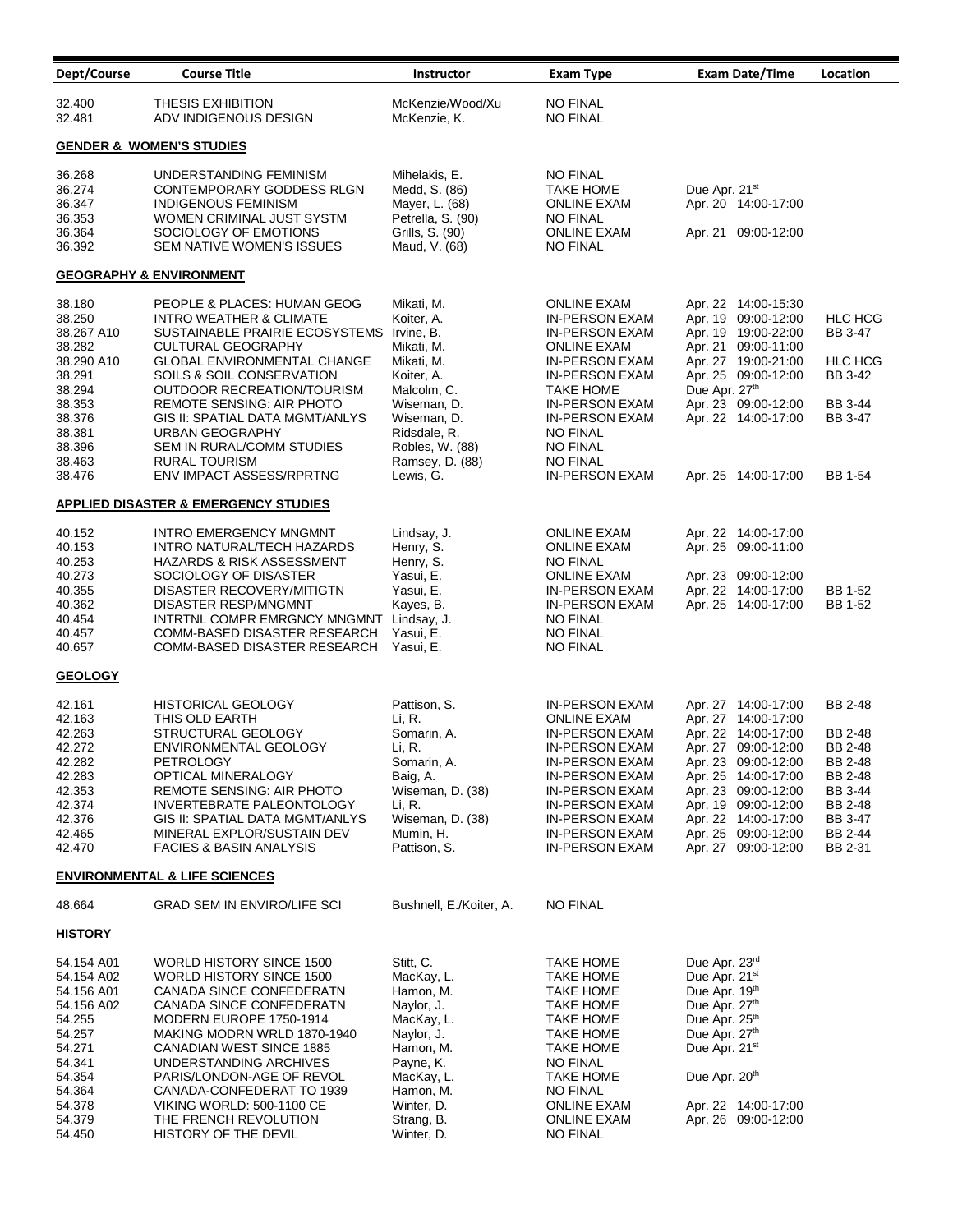| Dept/Course                                                                                                      | <b>Course Title</b>                                                                                                                                                                                                                                                                   | <b>Instructor</b>                                                                                                                          | <b>Exam Type</b>                                                                                                                                                                      | <b>Exam Date/Time</b>                                                                                                                                         | Location                                                                                       |  |
|------------------------------------------------------------------------------------------------------------------|---------------------------------------------------------------------------------------------------------------------------------------------------------------------------------------------------------------------------------------------------------------------------------------|--------------------------------------------------------------------------------------------------------------------------------------------|---------------------------------------------------------------------------------------------------------------------------------------------------------------------------------------|---------------------------------------------------------------------------------------------------------------------------------------------------------------|------------------------------------------------------------------------------------------------|--|
| <b>JUSTICE STUDIES</b>                                                                                           |                                                                                                                                                                                                                                                                                       |                                                                                                                                            |                                                                                                                                                                                       |                                                                                                                                                               |                                                                                                |  |
| 56.353<br>56.359                                                                                                 | WOMEN CRIMINAL JUST SYSTM<br>CRIME, LAW, AND MEDIA                                                                                                                                                                                                                                    | Petrella, S. (90)<br>Schneider, C. (90)                                                                                                    | <b>NO FINAL</b><br><b>NO FINAL</b>                                                                                                                                                    |                                                                                                                                                               |                                                                                                |  |
|                                                                                                                  | <b>CLASSICAL &amp; MODERN LANGUAGES</b>                                                                                                                                                                                                                                               |                                                                                                                                            |                                                                                                                                                                                       |                                                                                                                                                               |                                                                                                |  |
| 58LAT101<br>58FREN152                                                                                            | <b>INTRODUCTORY LATIN</b><br><b>INTRODUCTORY FRENCH II</b>                                                                                                                                                                                                                            | Gasse, R.<br>Combet, D.                                                                                                                    | <b>IN-PERSON EXAM</b><br><b>NO FINAL</b>                                                                                                                                              | Apr. 27 09:00-12:00                                                                                                                                           | CHO 215                                                                                        |  |
| 58FREN156<br>58FREN256<br>58FREN257<br>58FREN382<br>58NAT156 A10<br>58NAT158 A10<br>58NAT395 A10                 | <b>INTERMEDIATE FRENCH II</b><br>LANGUE ET STYLE II<br>CONVERSATION FRANC (INTERMEDIA Hetu, D.<br>58FREN362 A10 MODERNE THEATRE FRANCAIS<br>58FREN380 A10 REDACTION ET STYLE<br>LITT QUEBECOISE CONTEMP<br><b>INTRO CREE LANG II</b><br><b>INTRO OJIBWAY LANG II</b><br>ADVANCED CREE | Hetu, D.<br>Combet. D.<br>Combet, D.<br>Mihelakis, E.<br>Mihelakis, E.<br>Cook, W. (68)<br>Cook, A. (68)<br>Cook, W. (68)                  | <b>TAKE HOME</b><br><b>NO FINAL</b><br>ORAL EXAM<br><b>NO FINAL</b><br><b>NO FINAL</b><br><b>NO FINAL</b><br>ORAL EXAM<br>TAKE HOME<br>ORAL EXAM                                      | Due Apr. 27th                                                                                                                                                 |                                                                                                |  |
|                                                                                                                  | <b>MATHEMATICS &amp; COMPUTER SCIENCE</b>                                                                                                                                                                                                                                             |                                                                                                                                            |                                                                                                                                                                                       |                                                                                                                                                               |                                                                                                |  |
| 62.090 L01<br>62.152<br>62.161<br>62.171 A01<br>62.171 A02<br>62.172<br>62.181<br>62.182                         | <b>BASIC MATH</b><br><b>CONTEMPORARY MATH</b><br><b>COMPUTER SCIENCE II</b><br><b>INTRO STATISTICS</b><br><b>INTRO STATISTICS</b><br><b>INTRO STAT INFERENCE</b><br>CALCULUS I<br>LINEAR ALGEBRA I                                                                                    | Nichol, K.<br>Nichol, K.<br>Abdelbar, A.<br>DeWolf, D.<br>DeWolf, D.<br>Williams, J.<br>Pickering, D.<br>Williams, J.                      | <b>IN-PERSON EXAM</b><br><b>IN-PERSON EXAM</b><br><b>IN-PERSON EXAM</b><br>IN-PERSON EXAM<br><b>IN-PERSON EXAM</b><br><b>NO FINAL</b><br><b>NO FINAL</b><br><b>NO FINAL</b>           | Apr. 18 14:00-17:00<br>Apr. 25 09:00-12:00<br>Apr. 27 14:00-16:00<br>Apr. 22 09:00-12:00<br>Apr. 22 09:00-12:00                                               | <b>BB 1-52</b><br><b>HLC HCG</b><br><b>HLC HCG</b><br><b>HLC HCG</b><br><b>HLC HCG</b>         |  |
| 62.191<br>62.206<br>62.252<br>62.291                                                                             | <b>CALCULUS II</b><br><b>DISCRETE STRUCT/PROG</b><br>APPLIED LINEAR ALGEBRA<br><b>CALCULUS IV</b>                                                                                                                                                                                     | Pickering, D.<br>Li, C.<br>DeWolf, D.<br>Pickering, D.                                                                                     | <b>NO FINAL</b><br>IN-PERSON EXAM<br>IN-PERSON EXAM<br><b>NO FINAL</b>                                                                                                                | Apr. 27 09:00-12:00<br>Apr. 25 09:00-12:00                                                                                                                    | BB TH. B<br>HLC HCG                                                                            |  |
| 62.306<br>62.330<br>62.331<br>62.367<br>62.373<br>62.460<br>62.488                                               | SYSTEMS PROGRAMMING<br>REAL ANALYSIS<br><b>MODERN ALGEBRA</b><br><b>COMPUTER ORGANIZATION</b><br>DESIGN/ANALYSIS ALGORITHMS<br><b>COMPARATIVE PROG LANGUAGES</b><br><b>MEASURE &amp; INTEGRATION</b>                                                                                  | Srivastava, G.<br>Li, C.<br>Lucyshyn-Wright, R.<br>Srivastava, G.<br>Abdelbar, A.<br>Alam, Z.<br>Lucyshyn-Wright, R.                       | IN-PERSON EXAM<br>IN-PERSON EXAM<br>IN-PERSON EXAM<br><b>IN-PERSON EXAM</b><br><b>IN-PERSON EXAM</b><br><b>IN-PERSON EXAM</b><br>IN-PERSON EXAM                                       | Apr. 21 14:00-17:00<br>Apr. 19 09:00-12:00<br>Apr. 25 09:00-12:00<br>Apr. 22 14:00-17:00<br>Apr. 25 09:00-11:00<br>Apr. 26 09:00-12:00<br>Apr. 20 14:00-17:00 | HLC HCG<br>BB 1-50<br>BB 1-50<br>HLC HCG<br><b>HLC HCG</b><br><b>HLC HCG</b><br><b>BB 1-50</b> |  |
| <b>MUSIC (Research)</b>                                                                                          |                                                                                                                                                                                                                                                                                       |                                                                                                                                            |                                                                                                                                                                                       |                                                                                                                                                               |                                                                                                |  |
| 64.131<br>64.180<br>64.183 A01<br>64.183 A02<br>64.280<br>64.283 A01<br>64.283 A02<br>64.286<br>64.332<br>64.363 | <b>MUSIC HISTORY SURVEY II</b><br>FNDTNS TONAL MELODY/HARMONY<br>AURAL & KEYBOARD SKILLS II<br>AURAL & KEYBOARD SKILLS II<br>CHROMATIC HARMONY<br>AURAL/KEYBOARD SKILLS IV<br>AURAL/KEYBOARD SKILLS IV<br><b>COMPOSITION</b><br>FORM IN TONAL MUSIC<br>HIST OF MUSIC SINCE 1900       | Ehman, C.<br>Sayers, G.<br>Sanchez, J.<br>Ingram, T.<br>Godin, J.T.<br>Sanchez, J.<br>Ingram, T.<br>McKiver, M.<br>Sayers, G.<br>Ehman, C. | <b>TAKE HOME</b><br><b>IN-PERSON EXAM</b><br><b>NO FINAL</b><br><b>NO FINAL</b><br>TAKE HOME<br><b>NO FINAL</b><br><b>NO FINAL</b><br><b>NO FINAL</b><br><b>TAKE HOME</b><br>NO FINAL | Apr. 27 09:00-12:00<br>Due Apr. 19th<br>Due Apr. 26th                                                                                                         | CHO 212                                                                                        |  |
| 64.373<br>64.394                                                                                                 | PHIL PERSPECTIVES ON MUS<br>ELECTROACOUSTIC COMPOSITN                                                                                                                                                                                                                                 | Elliott, R. (70)<br>McKiver, M.                                                                                                            | <b>NO FINAL</b><br>NO FINAL                                                                                                                                                           |                                                                                                                                                               |                                                                                                |  |
| <b>MUSIC (Music Education)</b>                                                                                   |                                                                                                                                                                                                                                                                                       |                                                                                                                                            |                                                                                                                                                                                       |                                                                                                                                                               |                                                                                                |  |
| 66.379                                                                                                           | ELEM COND/SCORE STDY II                                                                                                                                                                                                                                                               | Dagenais, A.                                                                                                                               | IN-PERSON EXAM                                                                                                                                                                        | Apr. 19 09:00-12:00                                                                                                                                           | QEB 1-57                                                                                       |  |
| <b>MUSIC (Arts)</b>                                                                                              |                                                                                                                                                                                                                                                                                       |                                                                                                                                            |                                                                                                                                                                                       |                                                                                                                                                               |                                                                                                |  |
| 67.131<br>67.180<br>67.183 A01<br>67.183 A02<br>67.280<br>67.283 A01                                             | MUSIC HISTORY SURVEY II<br>FNDTNS TONAL MELODY/HARMONY<br>AURAL & KEYBOARD SKILLS II<br>AURAL & KEYBOARD SKILLS II<br>CHROMATIC HARMONY<br>AURAL & KEYBOARD SKILLS IV                                                                                                                 | Ehman, C. (64)<br>Sayers, G. (64)<br>Sanchez, J. (64)<br>Ingram, $T. (64)$<br>Godin, J.T. (64)<br>Sanchez, J. (64)                         | <b>TAKE HOME</b><br>IN-PERSON EXAM<br><b>NO FINAL</b><br><b>NO FINAL</b><br>TAKE HOME<br>NO FINAL                                                                                     | Apr. 27 09:00-12:00<br>Due Apr. 19th                                                                                                                          | CHO 212                                                                                        |  |
| 67.283 A02<br>67.286<br>67.332<br>67.363<br>67.373<br>67.394                                                     | AURAL & KEYBOARD SKILLS IV<br><b>COMPOSITION</b><br>FORM IN TONAL MUSIC<br>HIST OF MUSIC SINCE 1900<br>PHIL PERSPECTIVES ON MUS<br>ELECTROACOUSTIC COMPOSITN                                                                                                                          | Ingram, $T. (64)$<br>McKiver, M. (64)<br>Sayers, G. (64)<br>Ehman, C. (64)<br>Elliott, R. (70)<br>McKiver, M. (64)                         | NO FINAL<br><b>NO FINAL</b><br>TAKE HOME<br>NO FINAL<br><b>NO FINAL</b><br><b>NO FINAL</b>                                                                                            | Due Apr. 26th                                                                                                                                                 |                                                                                                |  |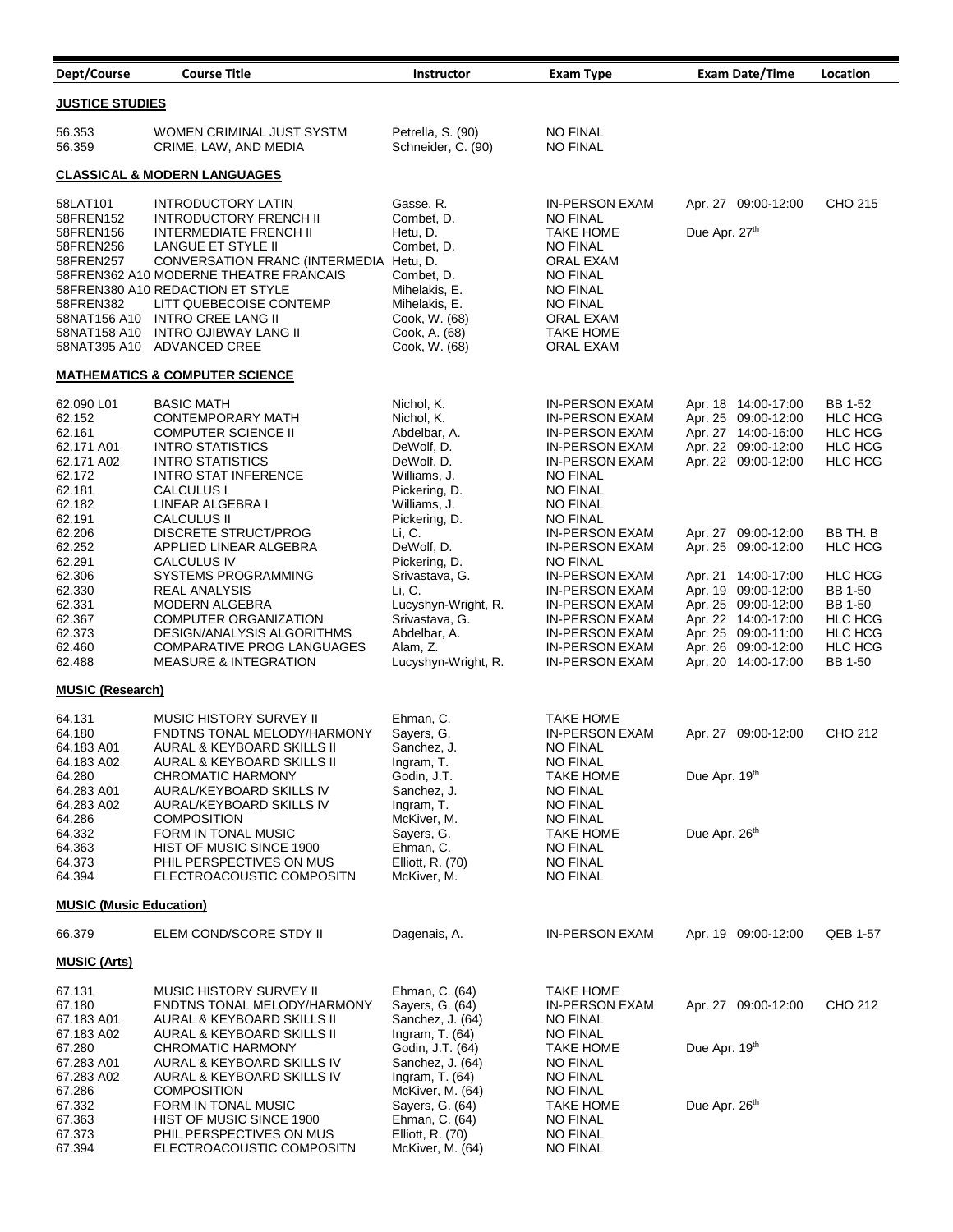| Dept/Course                | <b>Course Title</b>                                       | <b>Instructor</b>               | <b>Exam Type</b>                         | <b>Exam Date/Time</b>                      | Location       |  |
|----------------------------|-----------------------------------------------------------|---------------------------------|------------------------------------------|--------------------------------------------|----------------|--|
| <b>NATIVE STUDIES</b>      |                                                           |                                 |                                          |                                            |                |  |
| 68.151                     | INTRO NATIVE STUDIES I                                    | Maud, V.                        | <b>ONLINE EXAM</b>                       | Apr. 20 14:00-17:00                        |                |  |
| 68.152                     | INTRO NATIVE STUDIES II                                   | Mayer, L.                       | <b>ONLINE EXAM</b>                       | Apr. 27 14:00-17:00                        |                |  |
| 68.156 A10                 | <b>INTRO CREE LANG II</b>                                 | Cook, W.                        | ORAL EXAM                                |                                            |                |  |
| 68.158 A10                 | INTRO OJIBWAY LANG II                                     | Cook, A.                        | <b>TAKE HOME</b>                         |                                            |                |  |
| 68.254                     | INDIG PEOPLE & CHILD WELFARE                              | Maud, V.                        | <b>ONLINE EXAM</b>                       | Apr. 26 09:00-12:00                        |                |  |
| 68.347                     | <b>INDIGENOUS FEMINISM</b>                                | Mayer, L.                       | <b>ONLINE EXAM</b>                       | Apr. 20 14:00-17:00                        |                |  |
| 68.370                     | SEMINAR ON NATIVE GVMNT                                   | Puppe, I.                       | <b>ONLINE EXAM</b>                       | Apr. 25 14:00-17:00<br>Apr. 27 09:00-12:00 |                |  |
| 68.375<br>68.382           | INDIGENOUS METHODOLOGIES<br><b>CONTEMP INDIGENOUS ART</b> | Maud, V.<br>Whitecloud, L. (32) | <b>ONLINE EXAM</b><br><b>NO FINAL</b>    |                                            |                |  |
| 68.392                     | <b>SEM NATIVE WOMEN'S ISSUES</b>                          | Maud, V.                        | <b>NO FINAL</b>                          |                                            |                |  |
| 68.395 A10                 | ADVANCED CREE                                             | Cook, W.                        | ORAL EXAM                                |                                            |                |  |
| 68.481                     | ADV INDIGENOUS DESIGN                                     | McKenzie, K. (32)               | <b>NO FINAL</b>                          |                                            |                |  |
| 68.489                     | SEM MODERN NAT THOUGHT                                    | Puppe, I.                       | <b>NO FINAL</b>                          |                                            |                |  |
| <b>PSYCHIATRIC NURSING</b> |                                                           |                                 |                                          |                                            |                |  |
| 69.151 A10                 | LIFESPAN HLTH PROMOTION                                   | Morrissette, P.                 | <b>NO FINAL</b>                          |                                            |                |  |
| 69.161                     | INTR INTERPERSONAL COMMUN                                 | Ryan, K.                        | <b>NO FINAL</b>                          |                                            |                |  |
| 69.252                     | <b>PSYCHOPHARMACOLOGY</b>                                 | Smith, N.                       | <b>NO FINAL</b>                          |                                            |                |  |
| 69.253                     | FUND-PSYCH NRSNG PRAC III                                 | Beeston, S.                     | <b>NO FINAL</b>                          |                                            |                |  |
| 69.262                     | <b>MEDICAL NRSNG PSYCH NURSES</b>                         | Smith, N.                       | <b>NO FINAL</b>                          |                                            |                |  |
| 69.360                     | <b>COMMUNITY HEALTH</b>                                   | Denys, T.                       | <b>NO FINAL</b>                          |                                            |                |  |
| 69.363                     | <b>PSYCHOPATHOLOGY</b>                                    | Navid, C.                       | <b>NO FINAL</b>                          |                                            |                |  |
| 69.367                     | <b>FAMILY COUNSELLING</b>                                 | Morrissette, P.                 | <b>NO FINAL</b>                          |                                            |                |  |
| 69.379                     | <b>ADDICTIONS</b>                                         | Morrissette, P.                 | <b>NO FINAL</b>                          |                                            |                |  |
| 69.380                     | <b>INTERPERSONAL ABUSE</b>                                | Navid, C.                       | NO FINAL                                 |                                            |                |  |
| <b>PHILOSOPHY</b>          |                                                           |                                 |                                          |                                            |                |  |
| 70.152                     | THE MEANING OF LIFE                                       | Cayer, F.                       | <b>NO FINAL</b>                          |                                            |                |  |
| 70.160                     | INTRO TO PHILOSOPHY                                       | Boult, C.                       | <b>NO FINAL</b>                          |                                            |                |  |
| 70.252                     | PHILOSOPHY OF RELIGION                                    | Venema, H.                      | <b>NO FINAL</b>                          |                                            |                |  |
| 70.261                     | THEORY OF KNOWLEDGE                                       | Boult, C.                       | <b>NO FINAL</b>                          |                                            |                |  |
| 70.266                     | <b>ENVIRONMENTAL ETHICS</b>                               | Elliott, R.                     | <b>NO FINAL</b>                          |                                            |                |  |
| 70.373                     | PHIL PERSPECTIVES ON MUS                                  | Elliott, R.                     | <b>NO FINAL</b>                          |                                            |                |  |
| 70.463<br>70.499           | AUTHORS I                                                 | Venema, H.                      | <b>NO FINAL</b>                          |                                            |                |  |
|                            | <b>ADVANCED TOPICS</b>                                    | Elliott, R.                     | <b>NO FINAL</b>                          |                                            |                |  |
| <b>NURSING</b>             |                                                           |                                 |                                          |                                            |                |  |
| 71.150                     | NURSING FOUNDATIONS I                                     | Salman, A.                      | <b>ONLINE EXAM</b>                       | Apr. 22 14:00-17:00                        |                |  |
| 71.153 A10                 | NUTRITION & HEALTH PROMTN                                 | Mullins, C.                     | <b>ONLINE EXAM</b>                       | Apr. 18 19:00-22:00                        |                |  |
| 71.155                     | HUMAN GROWTH/DEVELOPMENT                                  | Baxter, C.                      | <b>NO FINAL</b>                          |                                            |                |  |
| 71.260                     | NURSING FOUNDATIONS III                                   | Salman, A.                      | <b>ONLINE EXAM</b>                       | Apr. 18 14:00-17:00                        |                |  |
| 71.262                     | HUMAN RESPONSES II                                        | Graham, J.                      | NO FINAL                                 |                                            |                |  |
| 71.264                     | NURSING APPLICATIONS II                                   | Bartel, M.                      | <b>IN-PERSON EXAM</b>                    | Apr. 22 09:00-12:00 HSB 043/143/243        |                |  |
| 71.265<br>71.357           | NURSING PRACTICE II<br><b>GENDER/LIFESPAN HLTH II</b>     | Chachula, K.<br>Henriquez, N.   | <b>NO FINAL</b><br><b>IN-PERSON EXAM</b> | Apr. 18 09:00-12:00                        | <b>HSB 143</b> |  |
| 71.362                     | HUMAN RESPONSES V                                         | Pylypowich, A.                  | <b>IN-PERSON EXAM</b>                    | Apr. 19 14:00-17:00                        | <b>HSB 143</b> |  |
| 71.365                     | NURSING PRACTICE V                                        | Pylypowich, A.                  | <b>NO FINAL</b>                          |                                            |                |  |
| 71.435                     | NURSING PRACTICE VIII                                     | Care, D.                        | <b>NO FINAL</b>                          |                                            |                |  |
| 71.457                     | INTRO HEALTH RES METHS                                    | Ahmad, N.                       | IN-PERSON EXAM                           | Apr. 20 12:30-15:30                        | <b>HSB 143</b> |  |
| <b>PHYSICS/ASTRONOMY</b>   |                                                           |                                 |                                          |                                            |                |  |
| 74.090 L01                 | ELEM CONCEPTS OF PHYSICS                                  | Nichol, K.                      | <b>IN-PERSON EXAM</b>                    | Apr. 25 14:00-17:00                        | <b>HLC HCG</b> |  |
| 74.152                     | <b>GENERAL PHYSICS II</b>                                 | Enemuwe, C.                     | IN-PERSON EXAM                           | Apr. 27 09:00-12:00                        | HLC HCG        |  |
| 74.162                     | <b>FOUNDATIONS OF PHYSICS II</b>                          | Foster, T.                      | <b>TAKE HOME</b>                         |                                            |                |  |
| 74.185                     | <b>GALAXY &amp; UNIVERSE</b>                              | Gulliver, A.                    | <b>ONLINE EXAM</b>                       | Apr. 26 19:00-22:00                        |                |  |
| 74.272                     | ELECTRICITY & MAGNETISM                                   | Fugleberg, T.                   | <b>IN-PERSON EXAM</b>                    | Apr. 18 14:00-17:00                        | BB 2-23        |  |
| 74.281                     | <b>COMPUTATIONAL PHYSICS</b>                              | Gulliver, A.                    | <b>TAKE HOME</b>                         | Due Apr 25th                               |                |  |
| 74.284                     | STELLAR/GALACTIC ASTROPHYS                                | Foster, T.                      | <b>IN-PERSON EXAM</b>                    | Apr. 27 14:00-17:00                        | <b>HLC HCG</b> |  |
| 74.363                     | <b>ELECTRONICS</b>                                        | Finlay, N.                      | IN-PERSON EXAM                           | Apr. 22 14:00-17:00                        | BB 2-35        |  |
| 74.383                     | ELCTROM FIELDS & WAVES                                    | Ballentine, G.                  | IN-PERSON EXAM                           | Apr. 25 14:00-17:00                        | BB 2-23        |  |
| 74.390                     | ADVANCED PHYSICS LAB                                      | Ballentine, G./Finlay, N.       | <b>NO FINAL</b>                          |                                            |                |  |
| 74.451                     | INTRO GENERAL RELATIVITY                                  | Fugleberg, T.                   | IN-PERSON EXAM                           | Apr. 19 09:00-12:00                        | BB 2-23        |  |
| <b>POLITICAL SCIENCE</b>   |                                                           |                                 |                                          |                                            |                |  |
| 78.172                     | <b>FUNDAMENTALS OF POLITICS</b>                           | Murphy, H.                      | <b>NO FINAL</b>                          |                                            |                |  |
| 78.280                     | <b>INTERNATIONAL POLITICS</b>                             | Baker, R.                       | TAKE HOME                                | Due Apr. 22nd                              |                |  |
| 78.353                     | INDIGENOUS POLITICS                                       | Saunders, K.                    | <b>NO FINAL</b>                          |                                            |                |  |
| 78.363                     | POLICY MAKING IN CANADA                                   | Murphy, H.                      | <b>NO FINAL</b>                          |                                            |                |  |